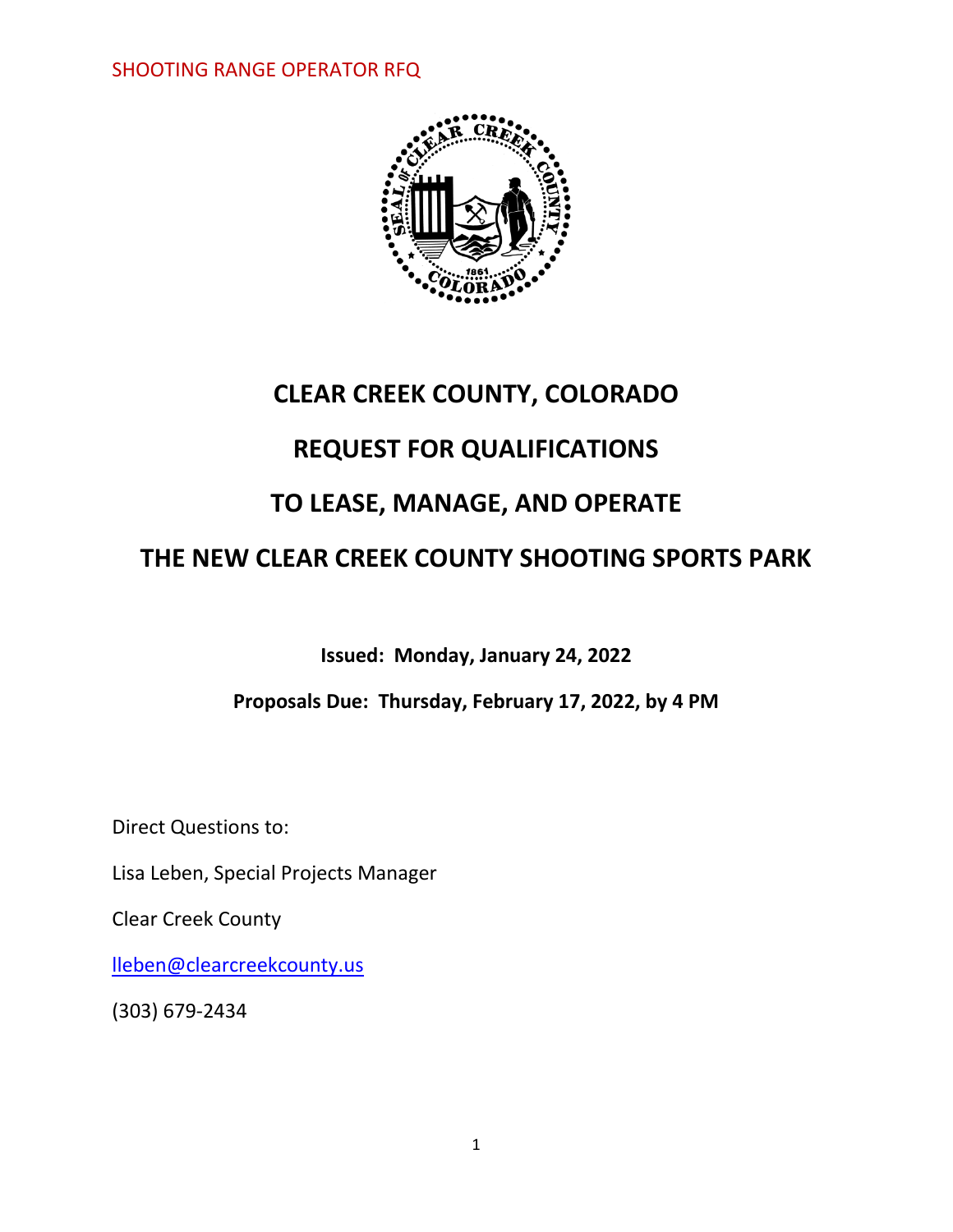## **TABLE OF CONTENTS**

- A. INVITATION SUMMARY OF NEED
- B. PROPERTY HISTORY AND DESCRIPTION
- C. PROJECT OBJECTIVES
- D. LEASE AGREEMENT OVERVIEW
	- 1. Use
	- 2. Lease Term
	- 3. Finances
	- 4. Best Management Practices
- E. SUBMITTAL REQUIREMENTS
- F. EVALUATION AND SELECTION PROCESS
- G. SOLICITATION SCHEDULE
- APPENDIX A. Business Plan CVA 12\_2020
- APPENDIX B: 80% Interim Schematic Set
- APPENDIX C: SOP and Maintenance 12-2020
- APPENDIX D: Copy of Financial Projections
- APPENDIX E: Professional Services Agreement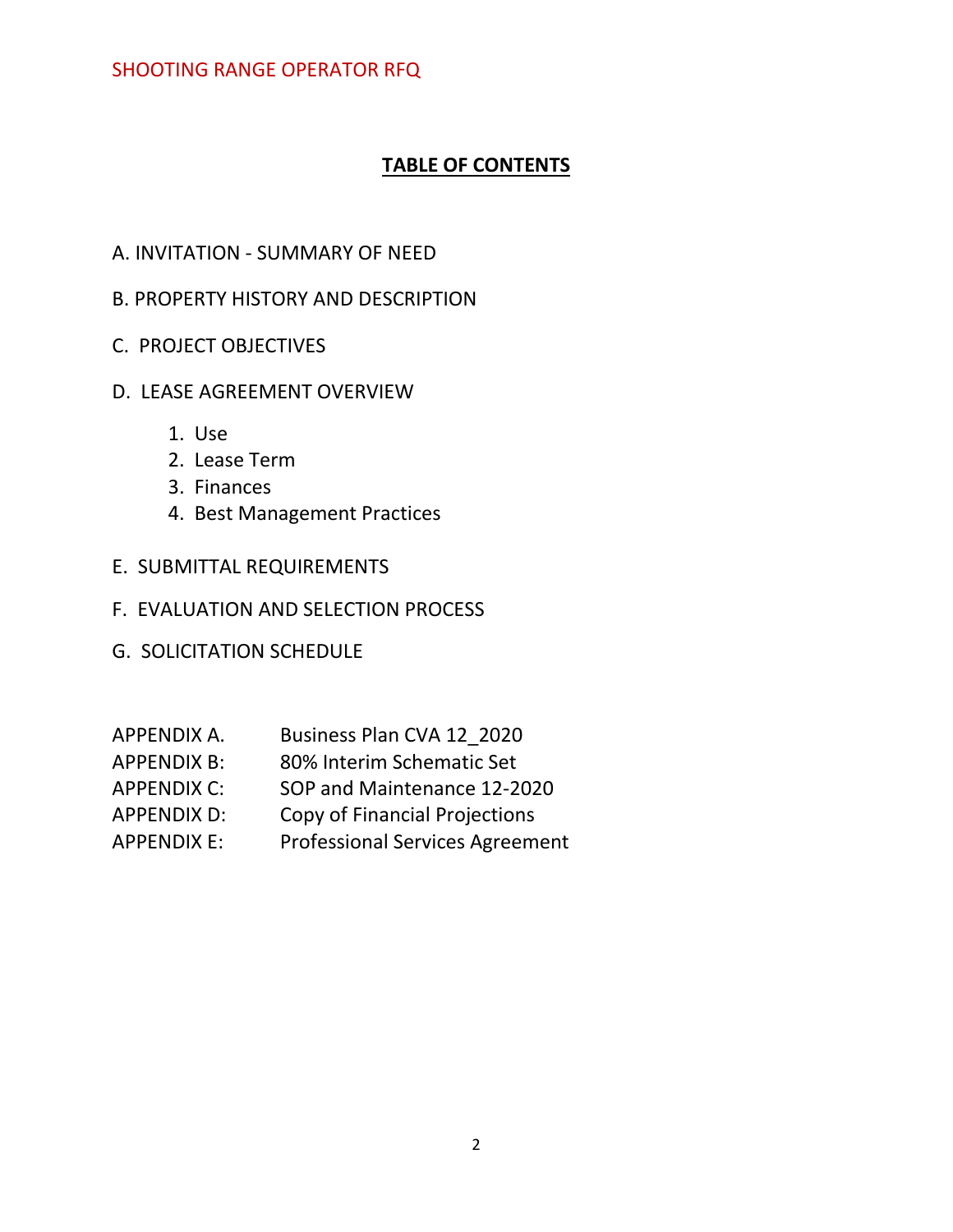# **A. INVITATION - SUMMARY OF NEED**

| shooting range.                                                                                                                                                                                                                                                                                                                                                                                                                                                                     |
|-------------------------------------------------------------------------------------------------------------------------------------------------------------------------------------------------------------------------------------------------------------------------------------------------------------------------------------------------------------------------------------------------------------------------------------------------------------------------------------|
| The facility is located at 3300 Stanley Road, Dumont, Colorado                                                                                                                                                                                                                                                                                                                                                                                                                      |
| To Be Determined (TBD)                                                                                                                                                                                                                                                                                                                                                                                                                                                              |
| <b>TBD</b>                                                                                                                                                                                                                                                                                                                                                                                                                                                                          |
| The new Shooting Sports Park is in the process of being<br>redeveloped and Conceptual Plans for the new range are at the<br>80% design stage. Substantial investment is planned with a grant<br>for \$860,000 from CO Parks & Wildlife, \$400,000 from Gilpin<br>County and \$150,000 from CCC. Range improvements and the<br>construction of a clubhouse are planned to begin in 2022.<br>Additional funding will be needed to complete the range to<br>support the proposed use.  |
| This Request for Qualifications (RFQ) process provides an<br>opportunity for interested parties to demonstrate their<br>experience, capacity, and vision for the new shooting range.<br>Qualifications will be reviewed by a selection committee<br>comprised of County staff. Each will be scored based on the<br>evaluation criteria listed in this document. One or more entities<br>may be recommended for final selection and the County reserves<br>the right to choose none. |
|                                                                                                                                                                                                                                                                                                                                                                                                                                                                                     |
| RFQ RESPONSES ARE DUE BY 4:00 pm on Thursday, February 17                                                                                                                                                                                                                                                                                                                                                                                                                           |
|                                                                                                                                                                                                                                                                                                                                                                                                                                                                                     |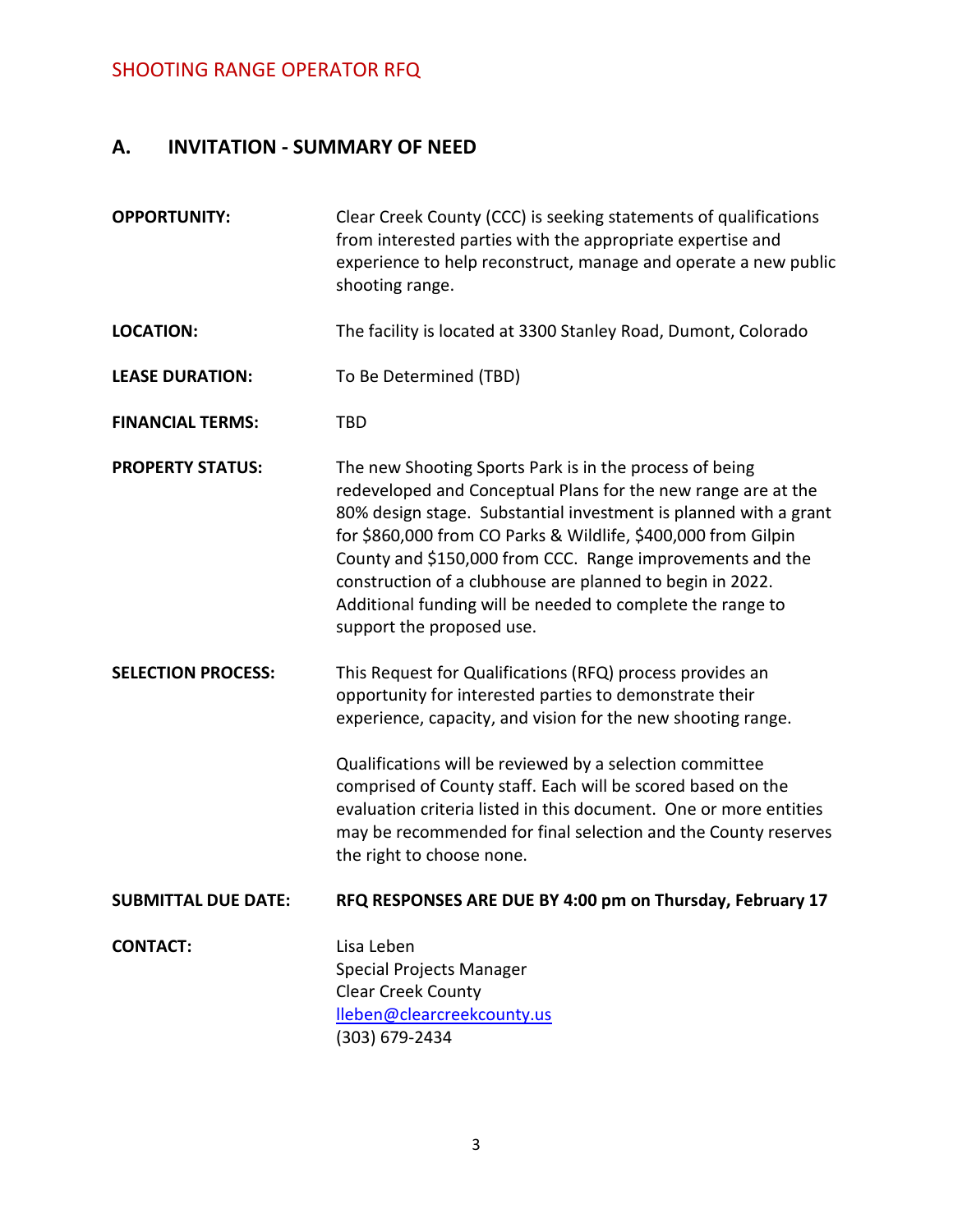#### **B. PROPERTY HISTORY AND DESCRIPTION**

To address the increase of dispersed sport shooting on forest lands, Clear Creek County joined the Northern Front Range Recreational Sport Shooting Management Partnership in 2012. Through that multi-year effort, the group acknowledged that providing new developed public ranges would help increase sport shooting opportunities and minimize impacts and conflicts in the backcountry and near residential areas. As part of the process, the Forest Service determined the number of public shooting lanes that need to be provided in each of the participating counties in order for the Forest Service to close identified areas of concern.

Following a number of meetings, an existing gun range in Dumont was identified as the best site in CCC to accommodate the amount of new public lanes needed (15 if CCC only, 25 if Gilpin County is included). The location was selected based on the following attributes: 1) the County owned the property, 2) the land has been used as a gun range for many years, 3) topography, location and accessibility are favorable, and 4) utilities are available.

In 2019, for the first phase of the project, the County utilized a \$90,000 planning grant from CO Parks and Wildlife to hire a consultant to determine the optimum design of the new public range, complete a sound study, and develop business and operations plans to meet the goals of being successful and sustainable. Clark Vargas and Associates were chosen to be the consultants.

CVA and Associates held meetings and completed the Schematic Plans, Business Plan, Sound Testing Report, and Operations Plan for the new public shooting range in December 2020. The final Plans included state-of-the art mitigation techniques to reduce noise impacts to the community. The estimated \$2.8 million project was divided into two phases (Phase II and III).

In 2021, the County applied for, and received, a second CPW grant to begin construction of the new range (Phase II). As a partner in the project, in order to gain forest closures in Gilpin County, the Gilpin Board of County Commissioners committed \$400,000 in matching funds toward the \$1.41 million grant application.

The Phase II grant funding is proposed to complete the following range improvements; 1) lead mitigation and remediation of the existing site, (2) preparation of final design plans and technical documents needed for permits and construction, (3) installation of the necessary service infrastructure (e.g. water, sewer, storm drainage improvements), (4) sitework required for the new range reconfiguration, and (5) construction of the clubhouse (including restrooms, classroom, office, and retail space).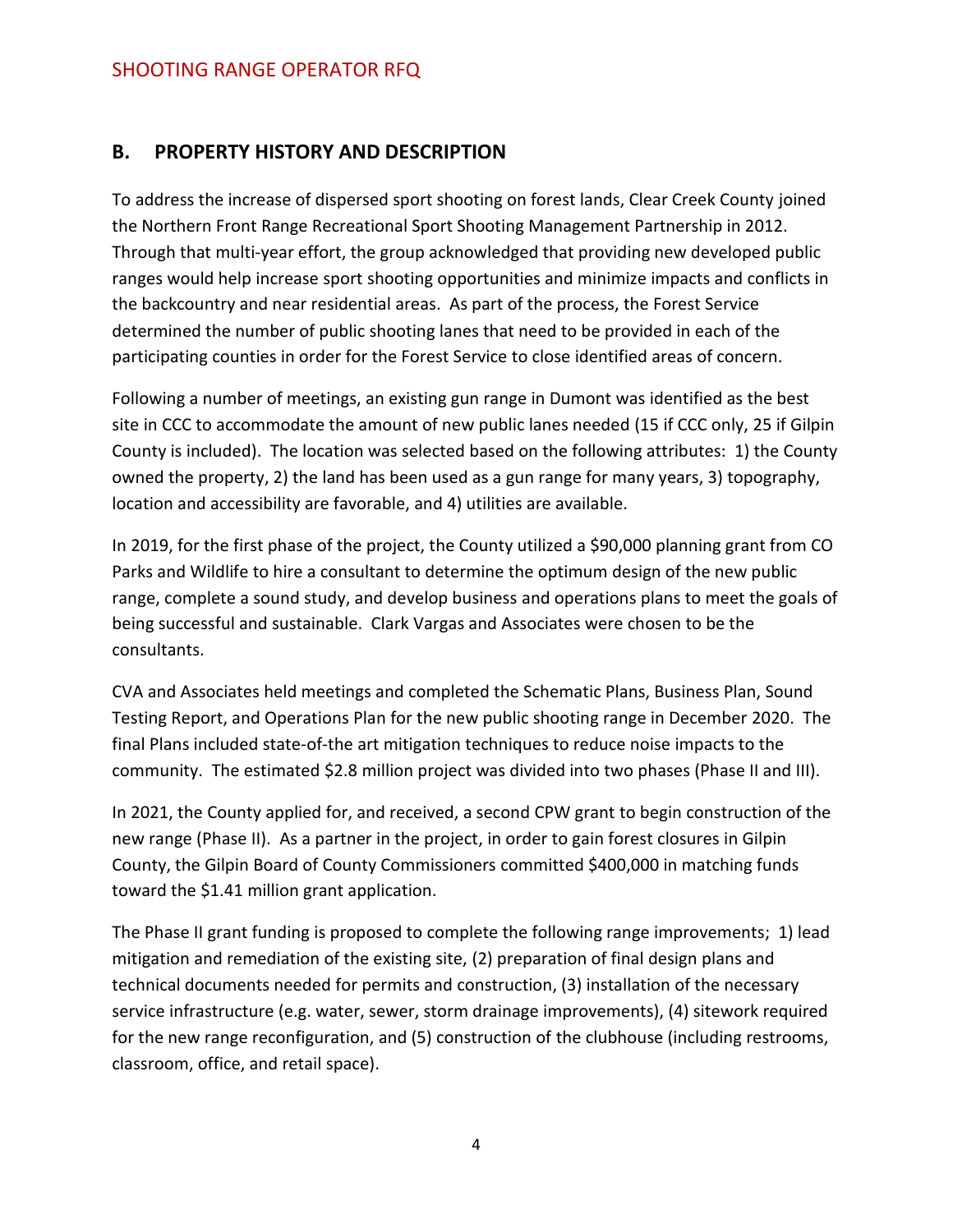Phase III, scheduled in 2023 if funding is secured, will complete the range improvements including new shooting sheds, CMU sidewalls for improved range safety, pavement of the parking lots and benches and targets.

The shooting range site is approximately six (6) acres in size and located at 3300 Stanley Road in Dumont, Colorado. It is located on a frontage road approximately ¾ mile from Exit 235 on Interstate I-70. The property is currently the site of a private 7 bay gun range operated by the Clear Creek Sportsmen Club, which has operated on the property since 1977 on a leasehold basis (see below). The current lease allows their use of the property through June 2022.



#### **C. BUSINESS OBJECTIVES**

It is Clear Creek County's goal to redevelop the existing range to create a fully functional and safe public recreational shooting facility. An operator/manager/concessionaire will be a critical part of this plan to ensure a successful business and these terms will be used interchangeably.

Per grant funding requirements, the new outdoor shooting range will provide 45 shooting lanes available to the public, including youth, women, and law enforcement. It will be ADA compliant and will include restrooms, a facility for Hunter Education classes, and at least five 100-yard lanes for hunter sight-in. Hours of operation will be a minimum of 5 days per week, 8 hours per day.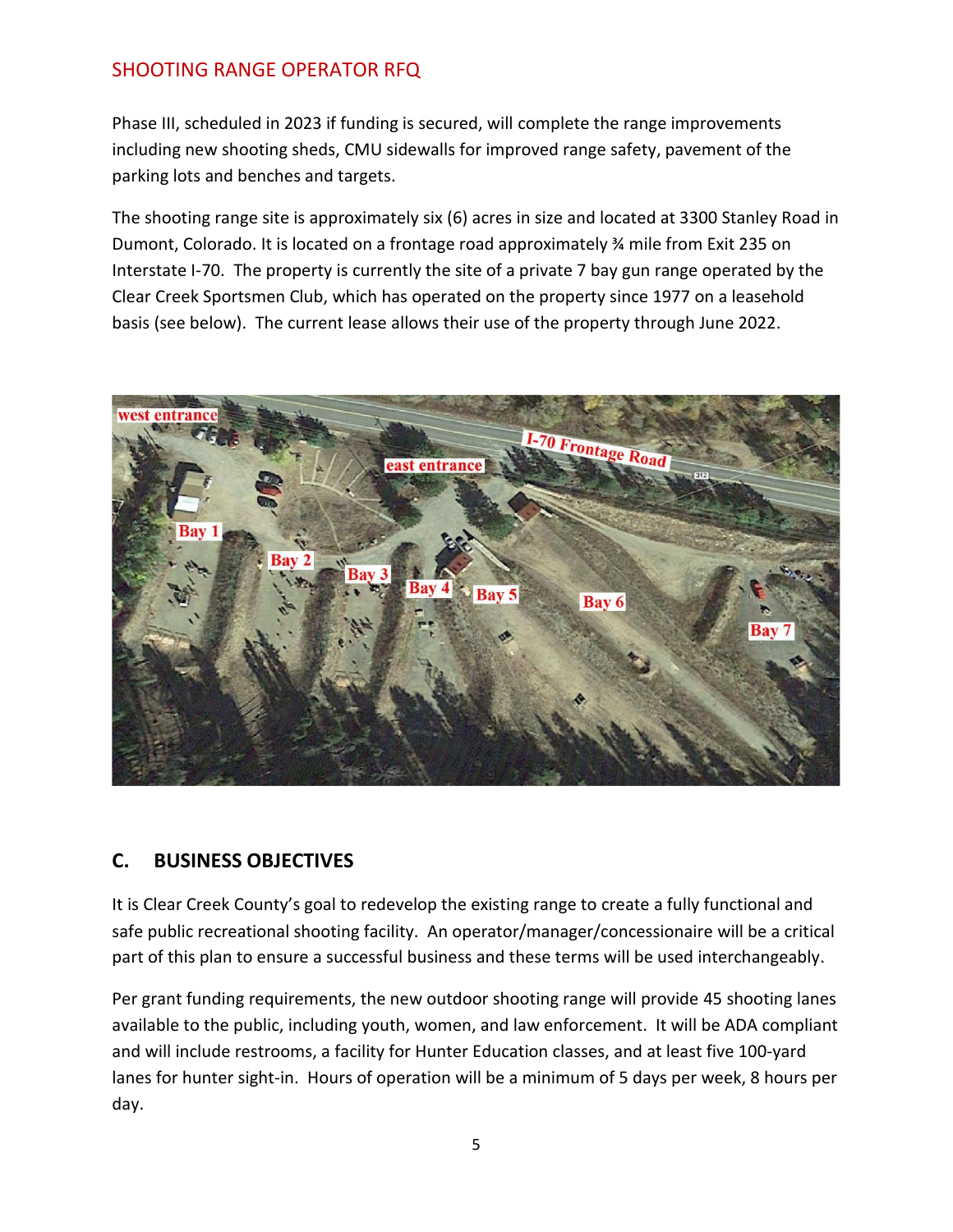The proposed business and operational plans developed by CVA and Associates provide a financial analysis for the future operator/manager/concessionaire. The County is seeking an entity that will either utilize these plans or recommend an alternative structure. All documents related to the planning and work completed to date are included for review. Choosing an operator at this early stage of project development will allow input into the process to create a platform for a sustainable public shooting range.

### **D. LEASE AGREEMENT OVERVIEW**

A Lease Agreement and Professional Services Agreement are anticipated to be the contractual documents outlining the operational/management/concessionaire aspects of the future facility. Critical components of the lease will include:

#### **1. USE**

• The conditions of the CPW grant funding and IGA with Gilpin County

• The sole use of the premises shall consist of the operation of the shooting facilities open to the public and membership, and the offering of additional programs including training and instructional programs and hunter safety classes.

• Other terms as agreed upon

#### **2. LEASE TERM**

- The proposed Lease Term to be determined, subject to negotiation
- Other terms as agreed upon

#### **3. FINANCES**

- A fixed monthly lease rate is anticipated
- The Operator will pay for all utilities required for the operation of the Shooting Sports Park
- Other terms as agreed upon

#### **4. BEST MANAGEMENT PRACTICES OVERVIEW**

• Clear Creek County will require the Operator to run the facility according to Best Management Practices as outlined in the National Rifle Association (NRA) Range Source Book (current edition) as well as any State or Federal regulations.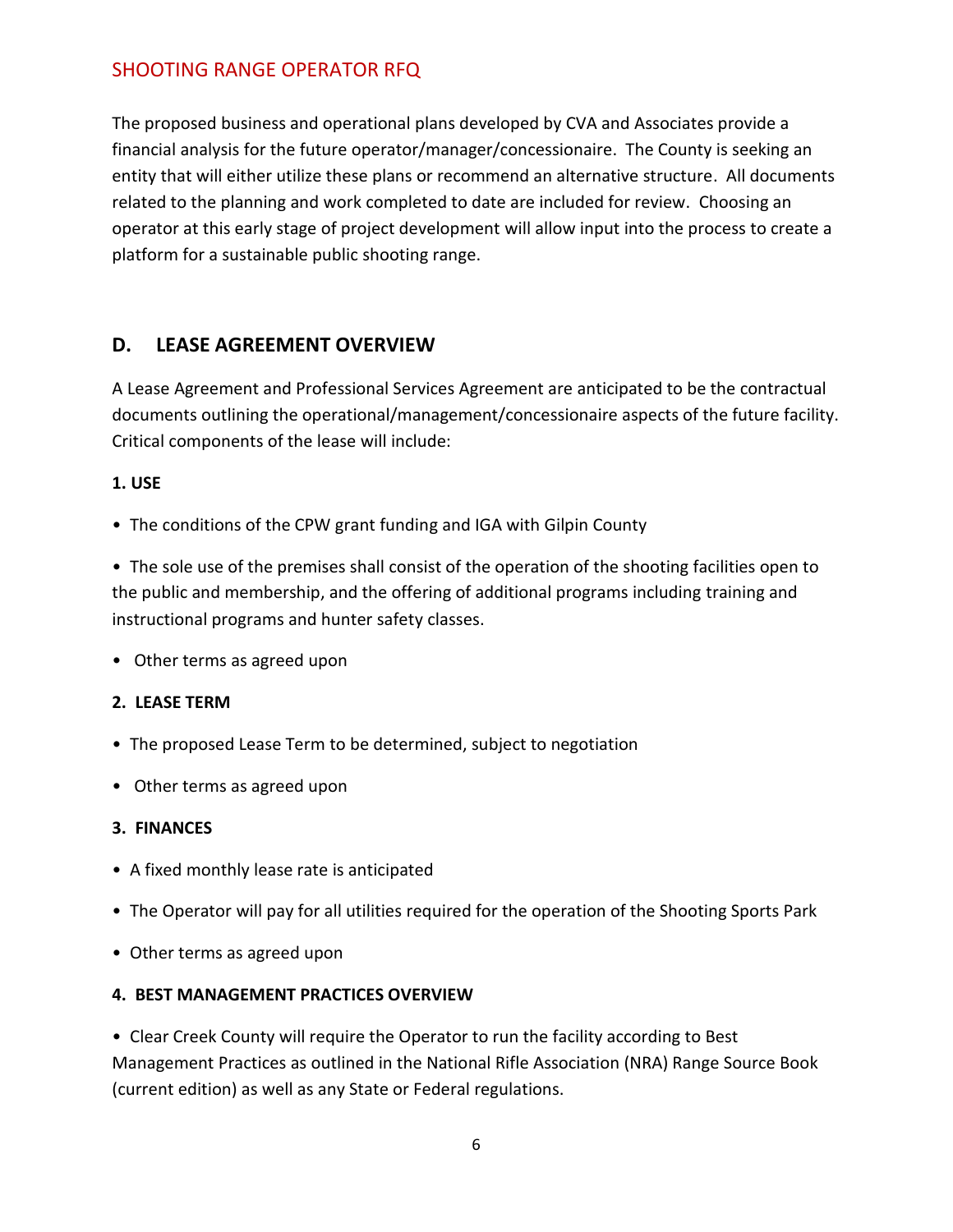• The Operator will comply with the Environmental Protection Agency's (EPA) Best Management Practices for Lead at Outdoor Shooting Ranges (BMP). The Operator will prepare and periodically update a lead monitoring and clean-up plan consistent with the EPA BMPs, for approval by the County.

• Other terms as agreed upon

### **E. SUBMITTAL REQUIREMENTS**

The list of qualifications should be kept to the minimum length required to concisely address the requirements described below. Proposals shall be in an approved electronic format with the following elements:

- 1. Proposed Operator/Manager/Concessionaire's name, physical and mailing addresses, telephone number and email address.
- 2. A statement of what specifically qualifies the proposed Operator to perform as Operator and/or Manager/Concessionaire of the new Shooting Sports Park.
- 3. Description of similar Concession operations or other applicable experience that the proposed Operator and personnel have previously conducted. The description of similar operations shall include the dates of the operation, types of services and rentals provided, number of users serviced, and gross and net annual revenue of each operation.
- 4. Description of the Operator's proposed facility upgrades, if different than those outlined in the CVA & Associates plans, recommended for a successful operation including an itemized preliminary cost estimate.
- 5. A "business plan" outline, including a comparison between the proposed Operator's plan and the CVA Business Plan with any major differences specifically pointed out. It should indicate the services to be provided, recommended capital expenditures, and strategies for successful operation of the Shooting Sports Park. Note: the business plan should include an estimate of working capital required to operate the business. The business plan should include funding for furniture, equipment and working capital.
- 6. Proposed services and rentals to be provided at the Premises.
- 7. A statement of how long the proposal shall remain valid.
- 8. A statement that no conflicts of interest exist in the provision of the proposed services or an explanation of any that may exist.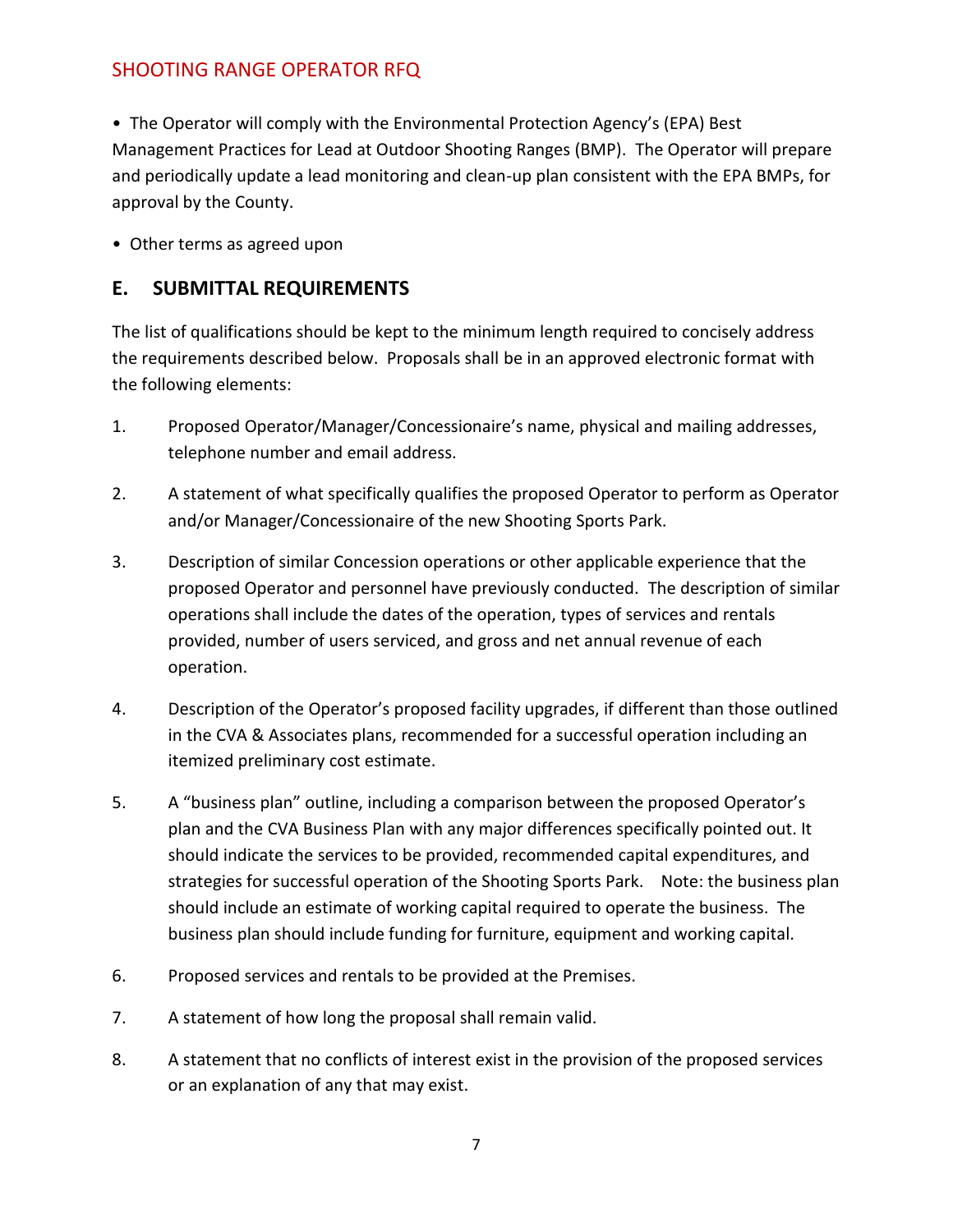### **F. EVALUATION AND SELECTION PROCESS**

The County will establish a screening process to review and rank all proposals. The County may or may not decide to interview potential Operators. The County will use the following criteria in selecting an Operator:

- 1) Proposed business plan including the services to be provided to the public and patrons of the Shooting Sports Park.
- 2) Demonstrated experience in similar concession operations.
- 3) Organizational capacity the ability of the proposed Operator to manage the concession and successfully and sustainably provide the concession services.
- 4) Demonstrated ability of the proposed Operator to provide quality services to the public and patrons of the Shooting Sports Park.

All submittals will be reviewed and evaluated by the selection committee for completeness and responsiveness. This selection process may include site visits, reference checks, and any combination to any or all of the above. The top respondents addressing each point of this RFQ may be invited for an interview and presentation. The committee will then make a recommendation for which response best reflects the County's visions for the shooting range, which will be presented to the Board of County Commissioners (BoCC) for consideration. The BoCC will have sole determination of which response, if any, is in the County's best interest. Pending the outcome, the County may desire to execute a Letter of Intent (LOI) with the selected party or enter contract negotiations.

Also, please note that County:

• May accept such responses as they deem to be in the public interest and furtherance of its plans and policies or may proceed with additional selection processes.

• Reserve the right to reject any and all RFQ respondents at any time, to waive minor irregularities and to terminate any negotiations implied in this RFQ or initiated subsequent to it without any liability.

• Reserve the right to request clarification of information submitted, and to request additional information from any respondent.

The County reserves the right to reject any submittals, and to negotiate modifications or acceptance of parts of a submittal. Other terms and conditions will be negotiated at the time of selection. he final form of the Lease Agreement and Professional Services Agreement will be subject to the approval of the County's attorney and Board of County Commissioners. All submittals shall become the property of the County.